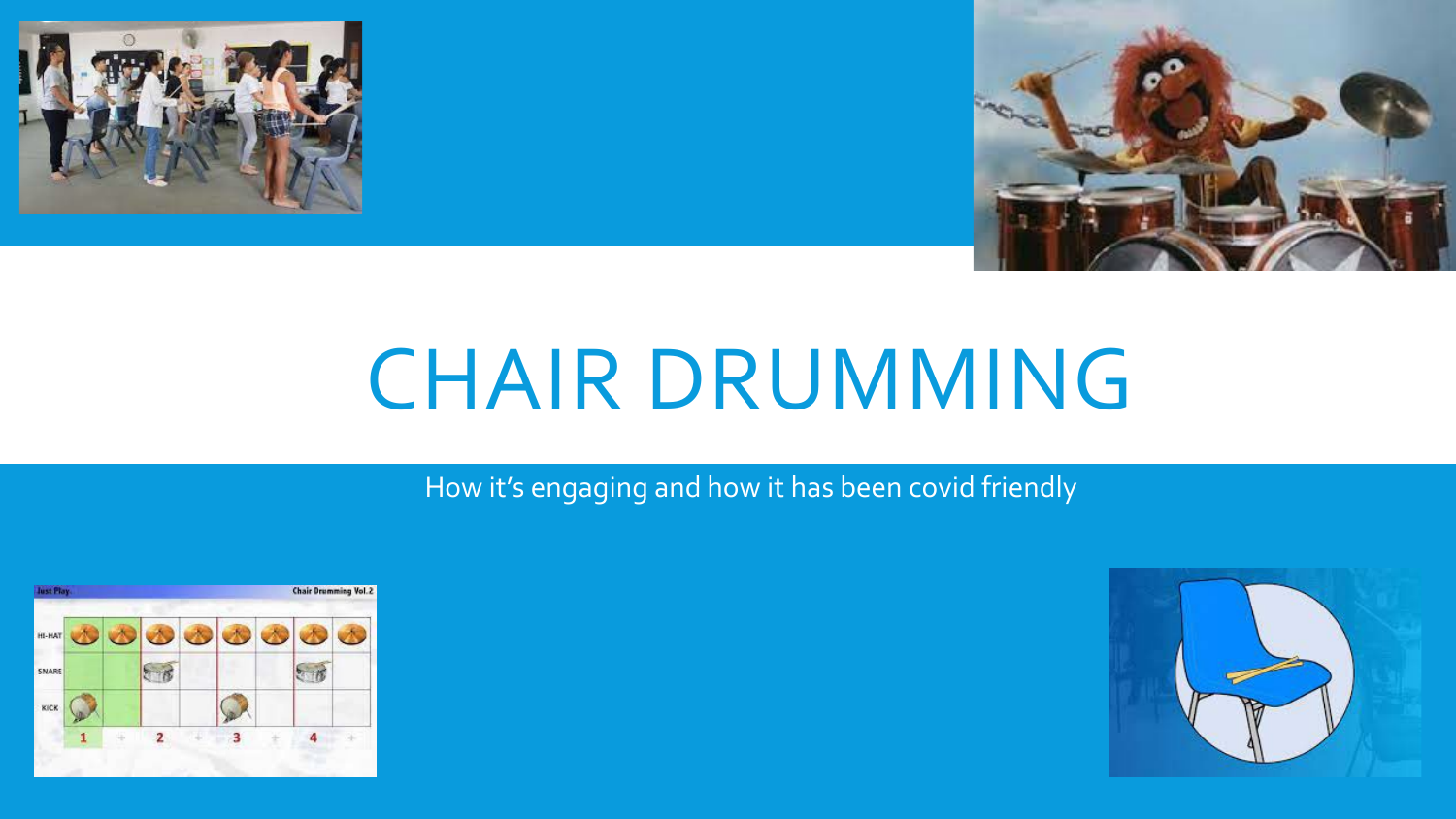### TOPIC DESCRIPTION

Chair Drumming was a practical focus part of the topic rhythm and pulse, introduced to Year 7's. This topic was completed after they performed their bassline assessments. What makes this topic engaging is that pupils adapt to different rhythms and have fun at the same time – hitting their chairs!

As well as being successful for looking at rhythmic patterns, it also allowed pupils to demonstrate knowledge on a basic drum kit.



Resources for this topic include drum sticks, play mat and chair pad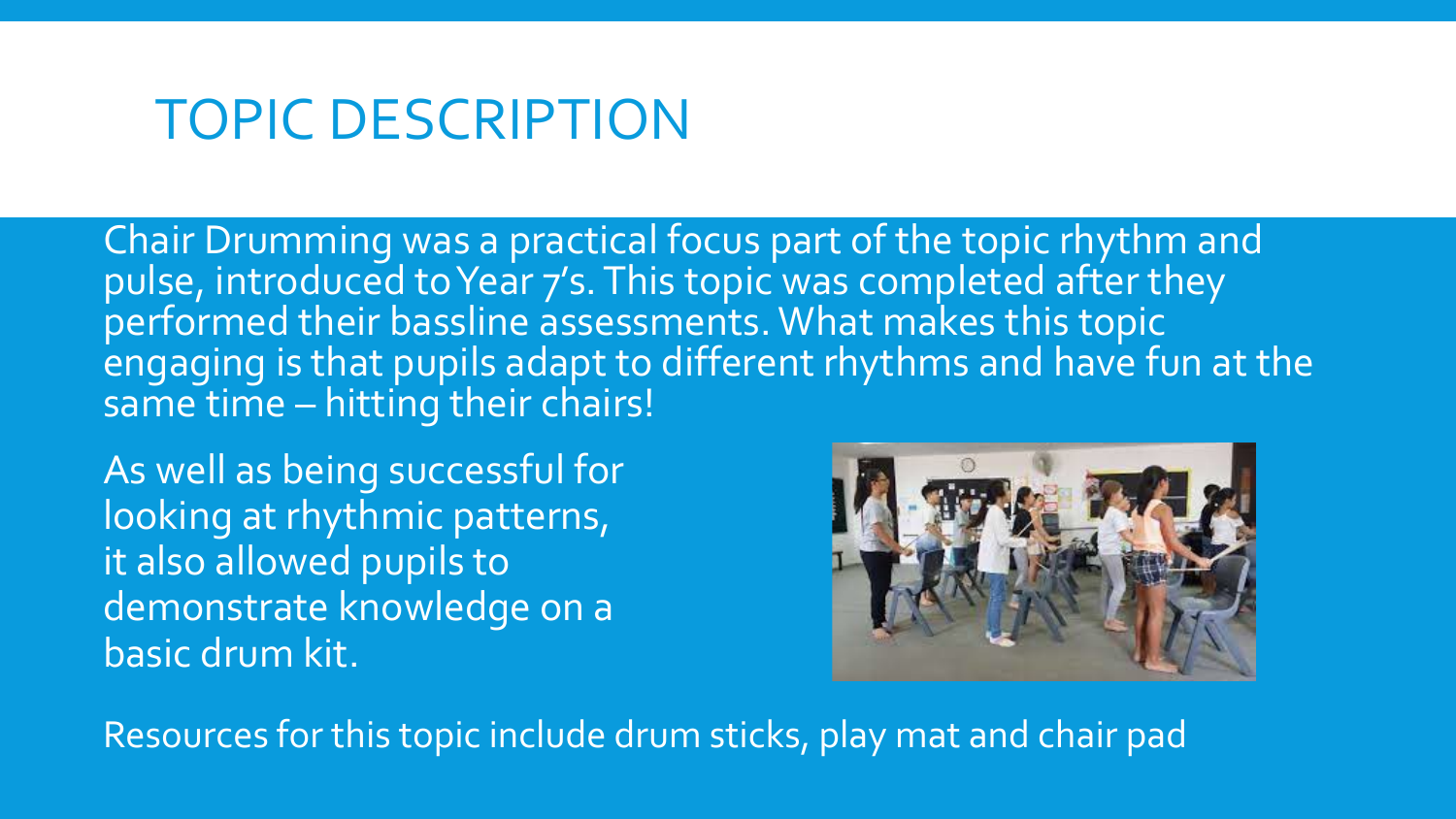### WHAT MUSICAL CONTEXT CAN YOU INTRODUCE?

With new year 7's, it is important that you introduce the right information at the right time. As they have knowledge on the element, duration, it is suitable to look at note lengths and then link that to the chair drumming.

Example – Look at crotchets and be able to play crotchet rhythms using chair drumming

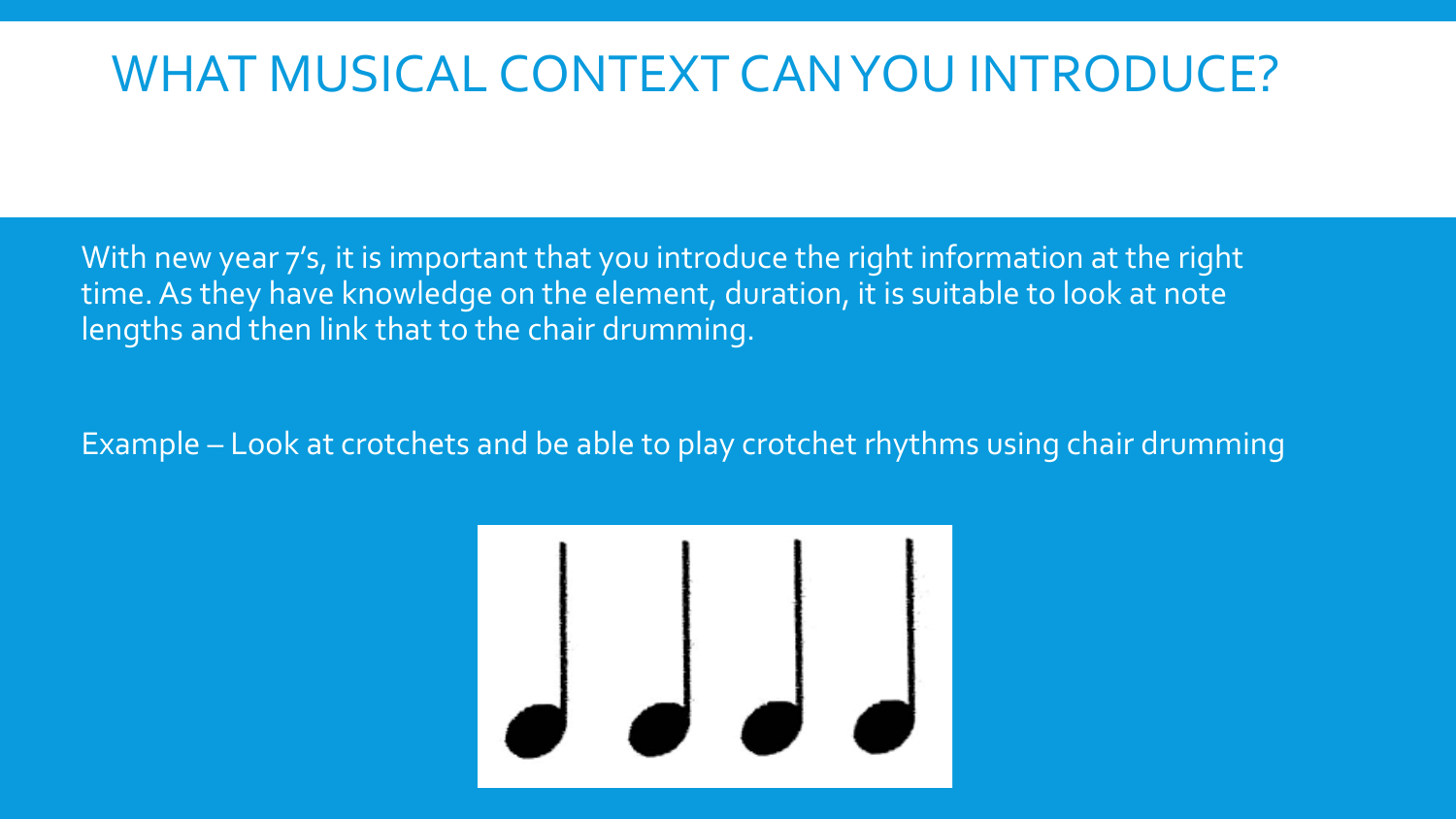## EXERCISE EXAMPLE – PRACTICAL TASK

#### To help pupils follow along with a rhythm, a rhythm grid is displayed on the main board for pupils to follow:



Pupils would set up their chairs and collect a set of drum sticks.

- 1. Teacher demonstrates each rhythm, pupils follow
- 2. All pupils to play rhythms then repeat until
- 3. Play rhythms with along with the soundtrack.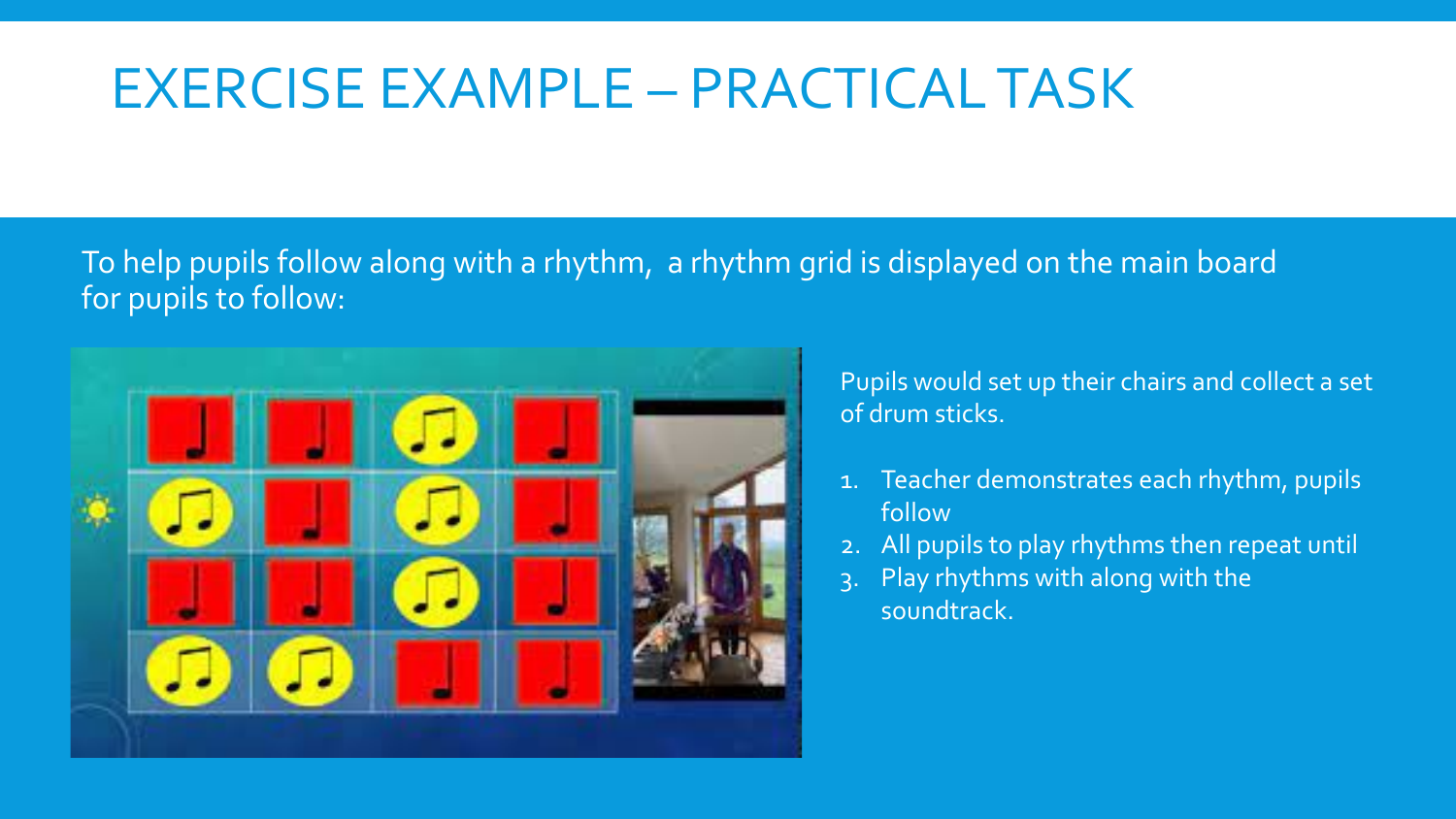## BEHAVIOURAL ASPECT

- Chair Drumming….Drum Sticks, Play Mats??? Yes, there are some key things to look out for in terms of behaviour!
- When managing this kind of equipment it is vital to set very high behavioural expectations. Set the boundaries appropriately:
- Place the sticks down when told
- Pupils not to grab things at once
- Strictly use the set behaviour system (in the event of damaged equipment



Risk assessment is also very important with this topic and equipment could lead to equipment damage or even injury.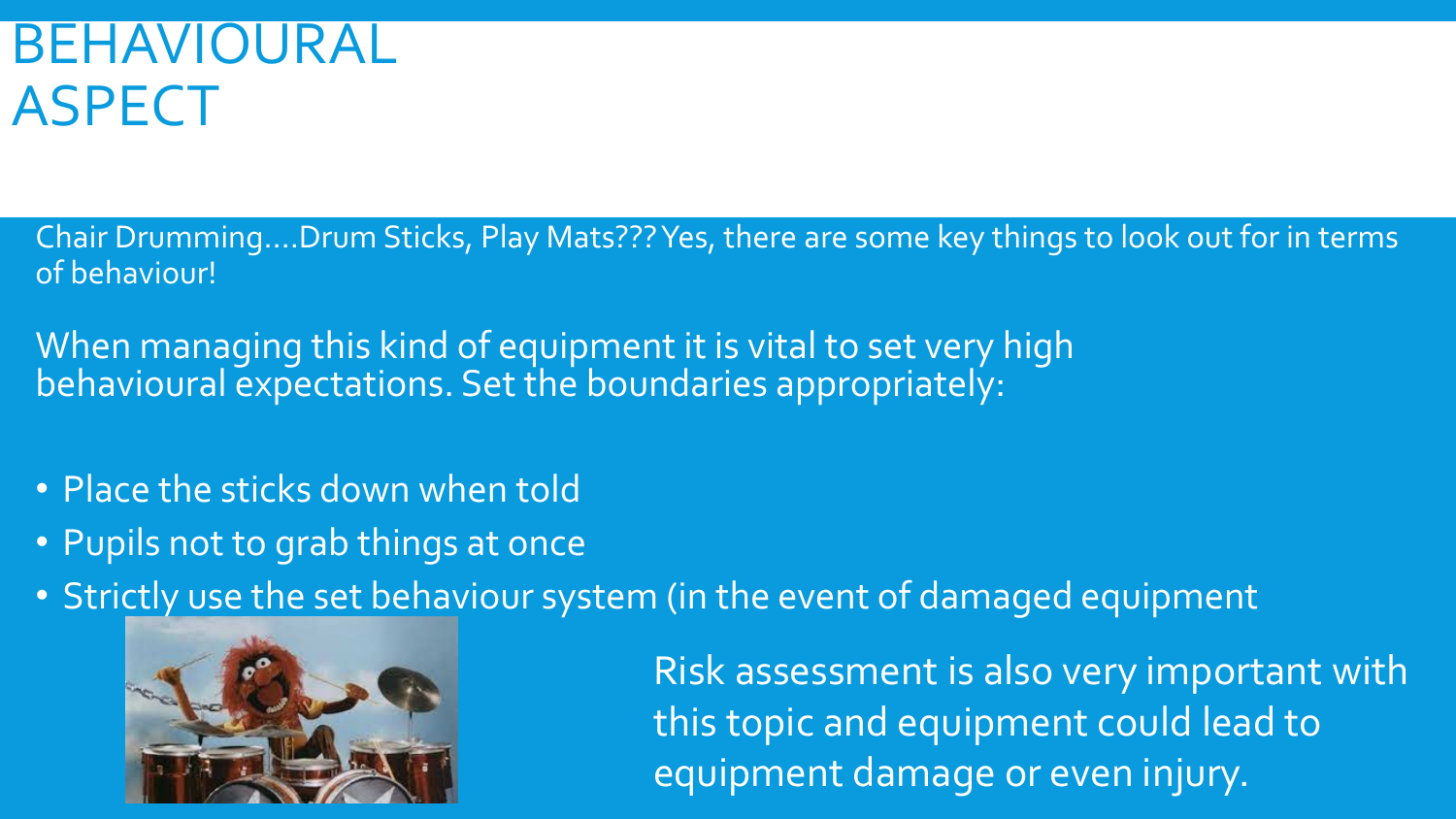### HOW IT IS COVID FRIENDLY

The last two years have been difficult for music teaching due to the lack of resources due to sanitation issues and other restrictions.

As it was just year 7 using there was no need to sanitise any equipment, whereas when you use keyboards in the classroom with mixed year groups then sanitisation was key.

Another reason how the above situation made this successful was that early on for year 7 they were able to develop a sense of rhythm and pulse and performing drum kit related tasks really did enhance this.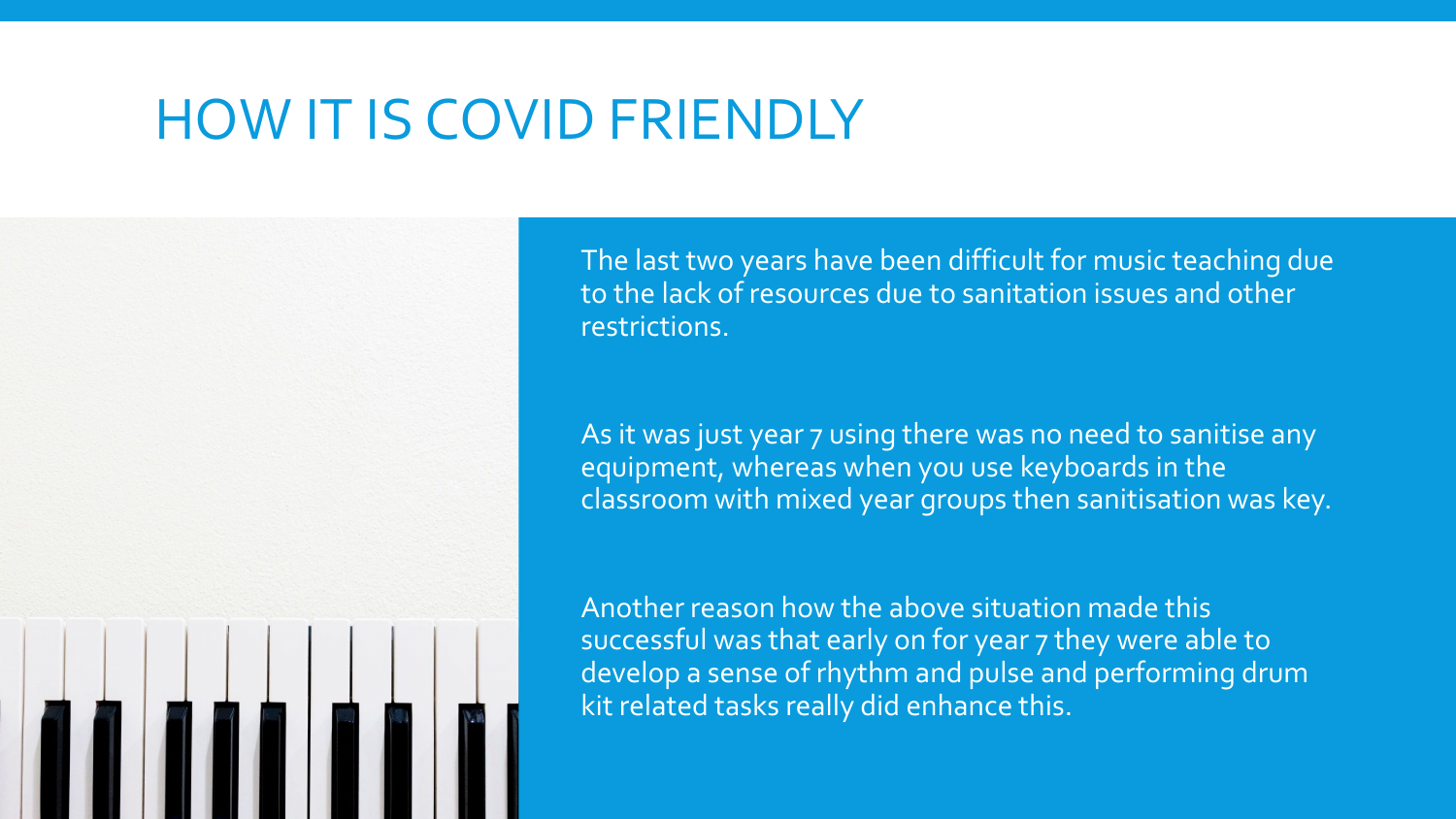### ONLINE RESOURCES I USED



Musical Contexts – they contain written activities that relate to tasks completed on chair drumming.

Musical Futures – contains many differentiated videos of songs you can chair drum to. You are able to play along with these.